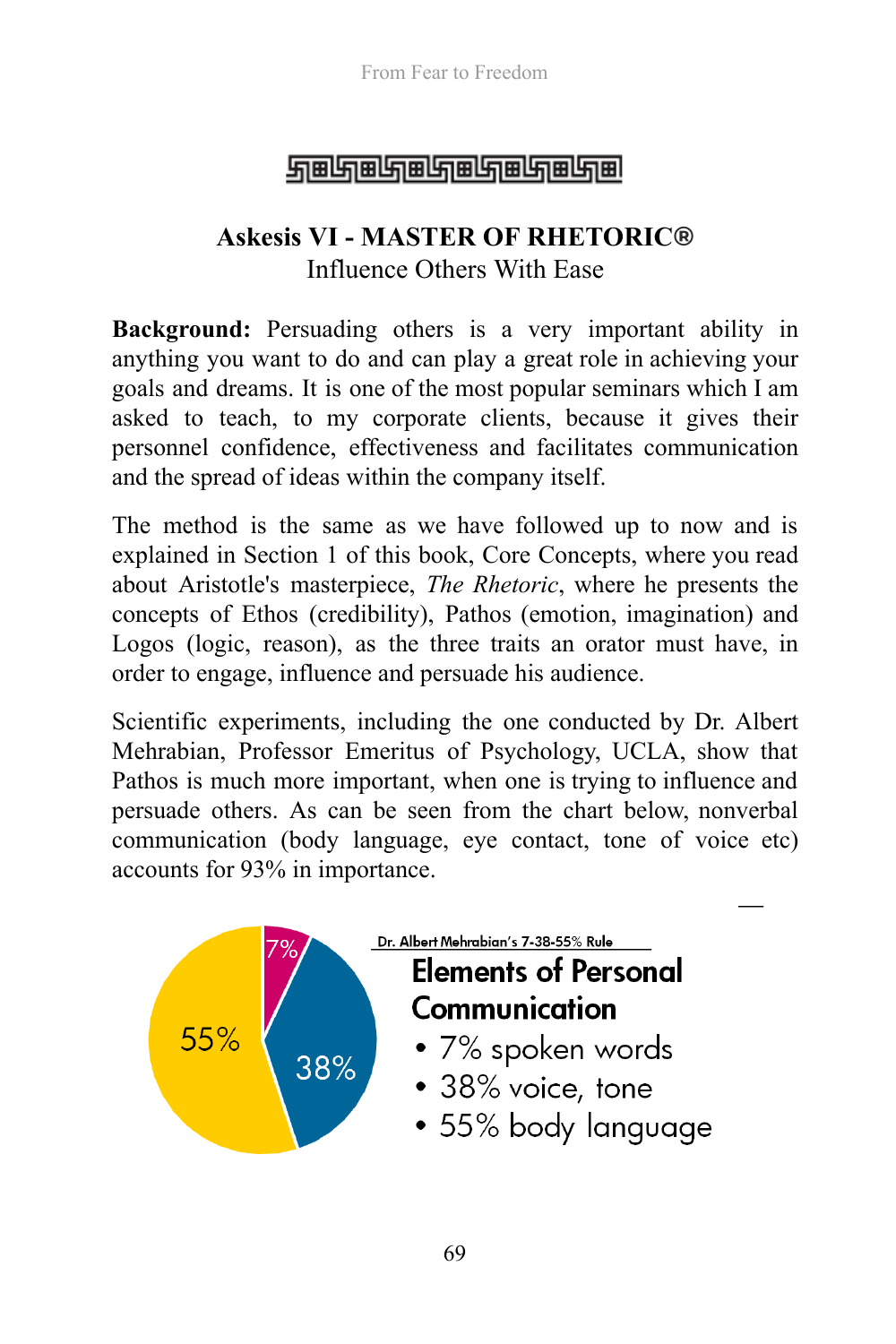The teaching of presentation skills usually requires a coach and a group setting, so that it can be done in a 'real' environment, but you can also explore this yourself, preferably with at least one other person watching you.

In this Askesis you will be standing in front of **a video camera** (and a small group if you are with others) so that you can have a more realistic view of your delivery and impact.

#### **Name** : **MASTER OF RHETORIC ®**

Purpose: To train and improve our skill of influencing and persuading others.

**Instructions**: Think about a presentation you want to make in front of a group of people or to someone in particular (your boss, investor, client etc). Think about what you want to persuade or influence them about. What actions do you want them to take?

An example, for addressing a group: *Imagine that shortly, you are going to present yourself to the entrance committee of a very ancient and prestigious school of Self-Leadership. They will be comparing your presentation to hundreds of other applicants. Prepare a presentation, applying Ethos, Pathos, Logos of Aristotle's "Rhetorical Triangle" to convince them to let you join their institution.* 

Write down your points to prepare under each principle point:

**ETHOS**: What is your personal history and integrity in relation to the subject matter? What impressions, qualities or values do you want to leave behind?



*Write down your introduction which should include a greeting, the subject you want to talk about as well as your full name, occupation and relationship to this subject.* 

*Write down the values and impressions you seek to stress.*